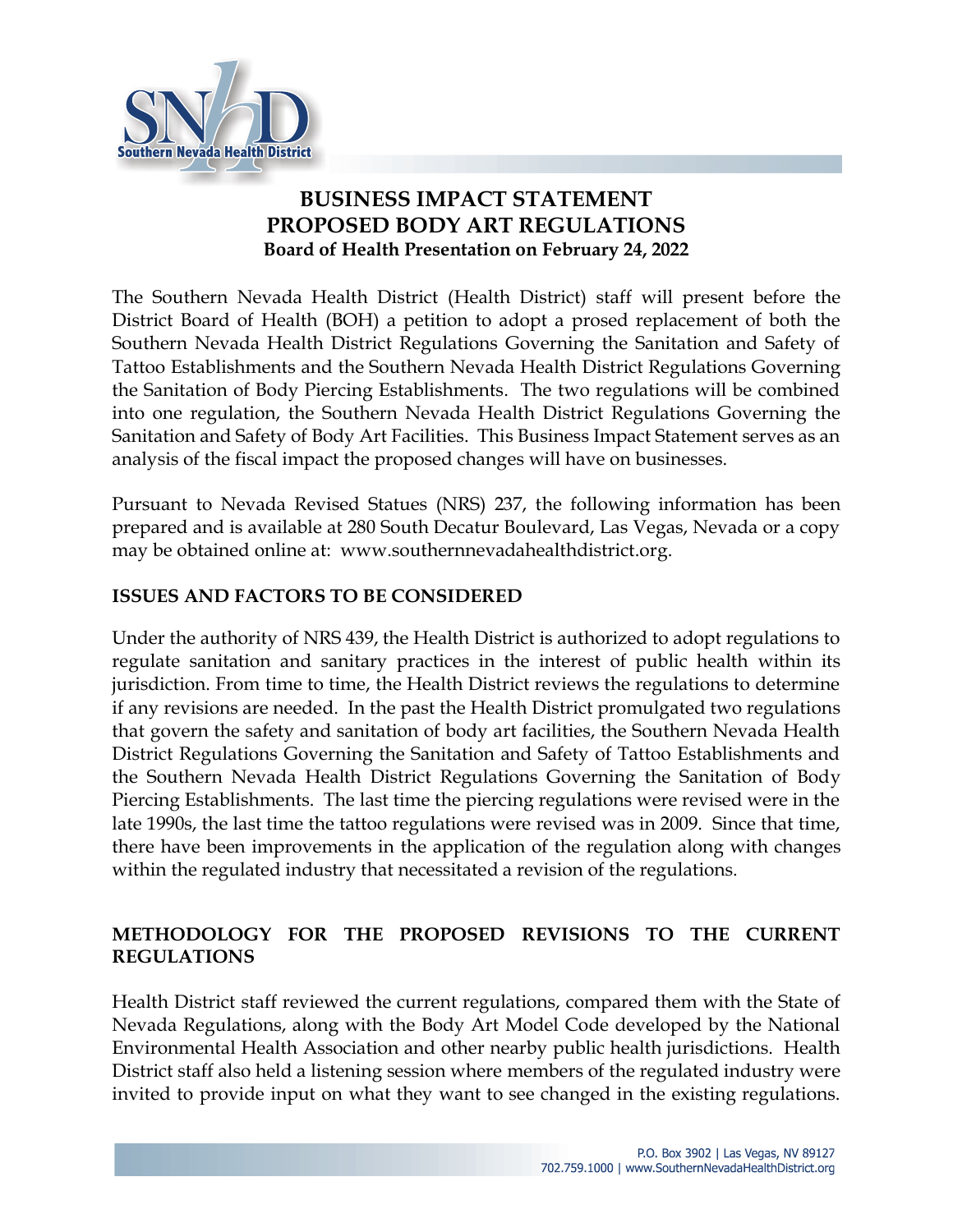Health District staff then drafted the revisions to the regulations and after legal review, published them and held three workshops to solicit comments and gather data about the impact the regulations will have on the community.

#### **MANNER IN WHICH COMMENT WAS SOLICITED:**

1. The Health District held three public workshops to solicit input from affected businesses regarding the proposed changes to the regulations. Workshops were held on December 21, 2021, January 6, 2022, and January 13, 2022.

The public notice for the workshops and other methods to review the proposed changes, were duly posted on the SNHD (SNHD.info) and State of Nevada Public Notice (notice.nv.gov) websites, in the SNHD main office located at 280 S. Decatur Blvd., Las Vegas, Nevada. Notices were also provided to the main government centers and city halls of local municipalities (Clark County, Las Vegas, North Las Vegas, Henderson, Boulder City, Mesquite, and Laughlin).

This public notice provided the date and time of the Public Workshops and Public Hearings and instructions on how to provide comments for those who could not attend Public Workshops.

- 2. The public notice was printed in the Boulder City Review, El Mundo, Las Vegas Review Journal, El Tiempo, Mohave Valley Daily News and Laughlin Nevada Times, newspapers.
- 3. The public notice was mailed or emailed to the following associations: Las Vegas Metro Chamber of Commerce, Clark County Nevada Chamber of Commerce, Women's Chamber of Commerce, Henderson Chamber of Commerce, Boulder City Chamber of Commerce, Mesquite Chamber of Commerce, Latin Chamber of Commerce, Las Vegas Asian Chamber of Commerce, Retail Association of Nevada, Nevada Hotel and Lodging Association, Nevada Food Safety Task Force, Dairy Council of Nevada, Laughlin Chamber of Commerce, Nevada Mobile Vendors Association
- 4. The public notice was emailed to the State of Nevada, Washoe County Health District and Carson City Health District, and the tribes in Clark County.
- 5. The public notice and the agendas for the workshops were sent to each of the email addresses in the Health District's databases for body art facilities and body art card holders. Included in each of the e-mails was a copy of the business impact survey with instructions on how to complete it.

#### **DATES AND LOCATIONS OF PUBLIC WORKSHOPS:**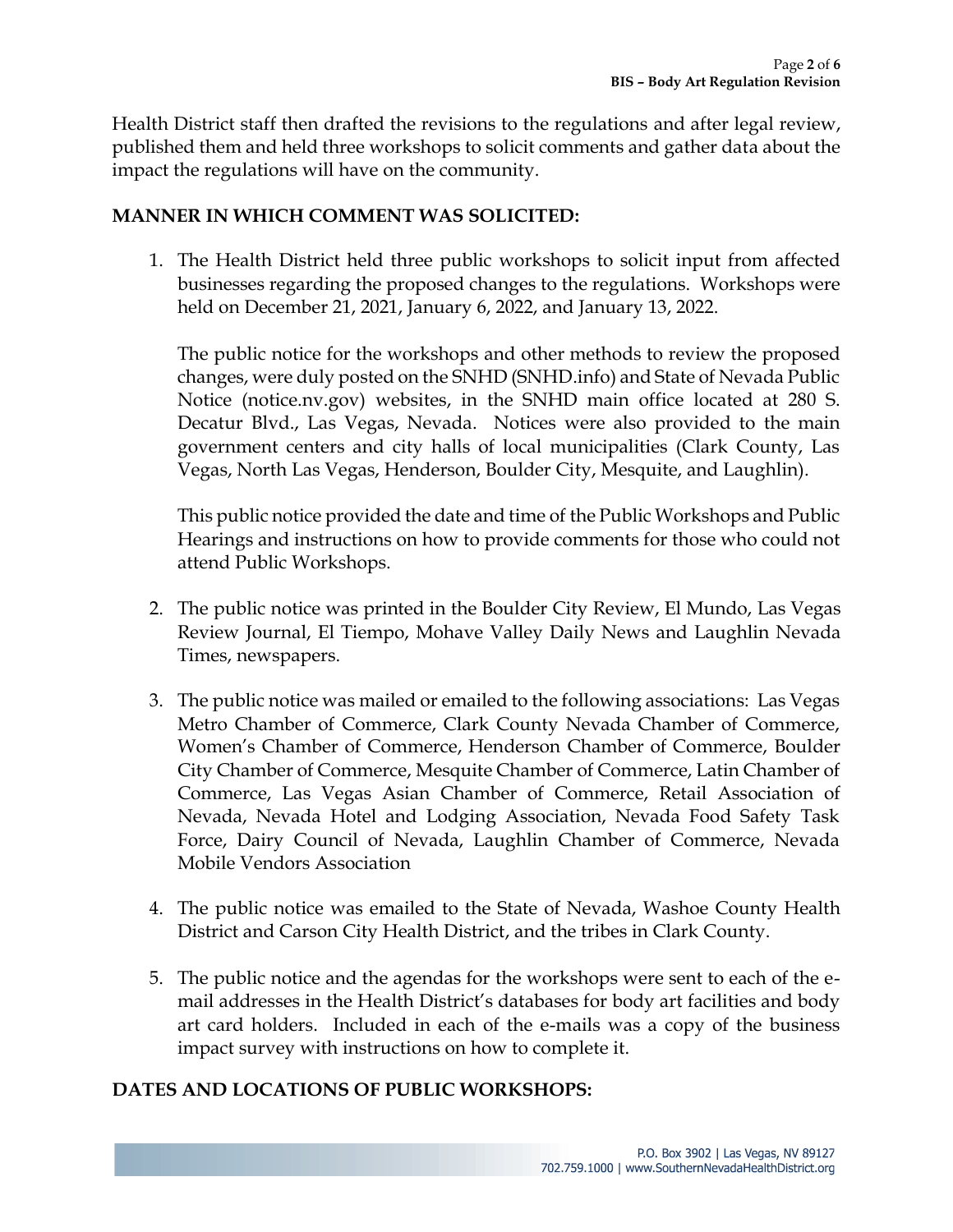- 1. December 21, 2021, 1:00 p.m. SNHD Public Health Center, 280 South Decatur Boulevard, Las Vegas, in the Red Rock Conference Room and online,
- 2. January 6, 2022, 9:00 a.m. SNHD Public Health Center, 280 South Decatur Boulevard, Las Vegas, in the Red Rock Conference Room and online.
- 3. January 13, 2022 SNHD Public Health Center only online.

### **SUMMARY OF COMMENTS, DATA, OR VIEWS RECEIVED:**

During the comment period ending on January 31, 2022, the Health District received 25 responses. Below is a table that summarizes the responses to the questions asked:

| Question                          | Number | Number | Number with    | Range of  | Number      |
|-----------------------------------|--------|--------|----------------|-----------|-------------|
|                                   | Y      | N      | estimated      | cost      | with        |
|                                   |        |        | cost           |           | explanation |
| Will the proposed Body Art        |        |        |                |           |             |
| Regulations impose a direct       |        |        |                | Thousands |             |
| and significant economic          | 7      | 18     | $\overline{2}$ | to        | 7           |
| burden upon your business? If     |        |        |                | \$125,000 |             |
| yes, please provide an estimate.  |        |        |                |           |             |
| Will the proposed Body Art        |        |        |                |           |             |
| Regulations directly restrict the | 9      | 16     | N/A            | N/A       | 9           |
| formation, operation, or          |        |        |                |           |             |
| expansion of your business?       |        |        |                |           |             |
| Will the proposed Body Art        |        |        |                |           |             |
| Regulations have an estimated     |        |        |                | $$0$ to   |             |
| beneficial economic effect on     | 7      | 18     | 6              | \$20,000  | 11          |
| your business? If yes, please     |        |        |                |           |             |
| provide an estimate.              |        |        |                |           |             |
| Do you anticipate any indirect    |        |        |                |           |             |
| economic effects to your          |        |        |                |           |             |
| business as a result of the       | 7      | 18     | $\overline{0}$ | N/A       | 8           |
| proposed Body Art                 |        |        |                |           |             |
| Regulations? If yes, please       |        |        |                |           |             |
| provide an estimate.              |        |        |                |           |             |

### **ESTIMATED ECONOMIC EFFECT ON BUSINESSES:**

#### 1. **Adverse Effects:**

- Respondents indicated that increased costs could result from:
	- o the standards for jewelry,
	- o the requirement to have a separate area for cleaning equipment,
	- o the requirement of having to include a Class V or better sterilization indicator,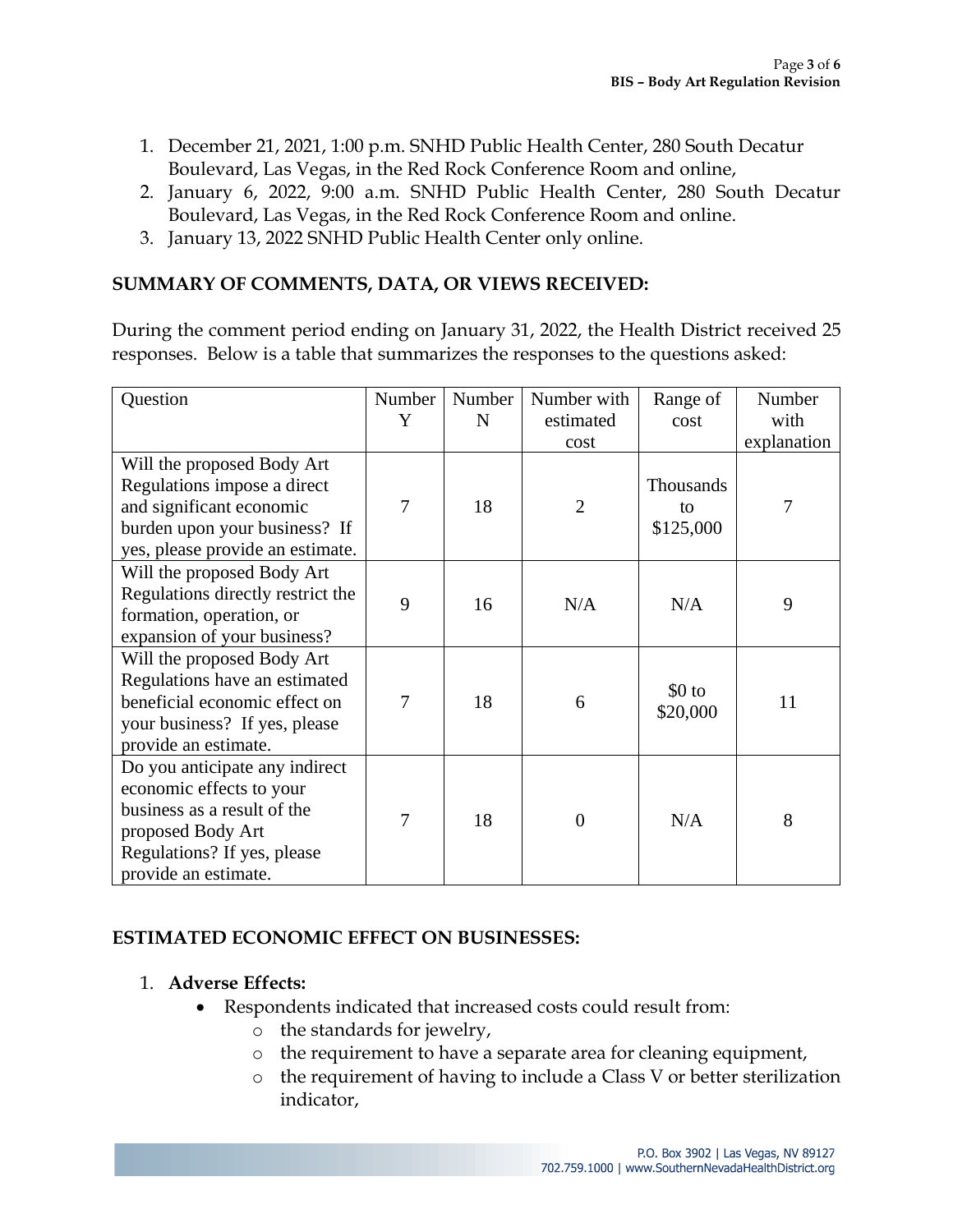- o the requirement for increased frequency of testing of the sterilizer
- o the requirement to have, in addition to the required sharps containers, other biohazardous waste handling equipment and procedures to properly dispose of blood and other potentially infections material.
- o the requirement to collect and store the documentation related to procedures, artists, and patrons.
- Respondents in the microblading industry expressed concerns that income would be reduced by limiting the number of apprentices that each mentor artist could train.

#### 2. **Beneficial Effects:**

- Respondents indicated that reducing the size of each workstation could increase revenues as more artists could occupy a given space
- Respondents indicated that revenues could increase as a result of the addition of the apprentice program.
- Respondents indicated that the cost to start or expand a business may be reduced due to a reduction in the required number of hand sinks to be installed and the allowance for smaller-sized workstations
- Reducing the frequency of routine inspections to once per year will make more efficient use of Health District staff.

### 3. **Direct Effects:**

- Construction costs of equipment processing rooms in new establishments that do not use pre-sterilized equipment may increase start-up costs.
- Smaller workstation requirements and shared hand sinks may reduce construction costs for new businesses.
- A more generalized standard for jewelry will allow industry to find best pricing when purchasing these supplies
- The cost for increased frequency of autoclave testing and Class V test strips for those business that are required to have an autoclave are estimated to be less than \$300 annually.
- The passing of the regulations may have additional direct effects, however at this time, those effects cannot be quantified.

#### 4. **Indirect Effects:**

- Allowing a more expansive requirement for jewelry standards will support all commercial suppliers of jewelry and encourage competition in that industry.
- The requirement for equipment processing areas may translate to increased usage of pre-sterilized equipment.

The passing of the regulations may have additional indirect effects, however at this time, those effects cannot be quantified.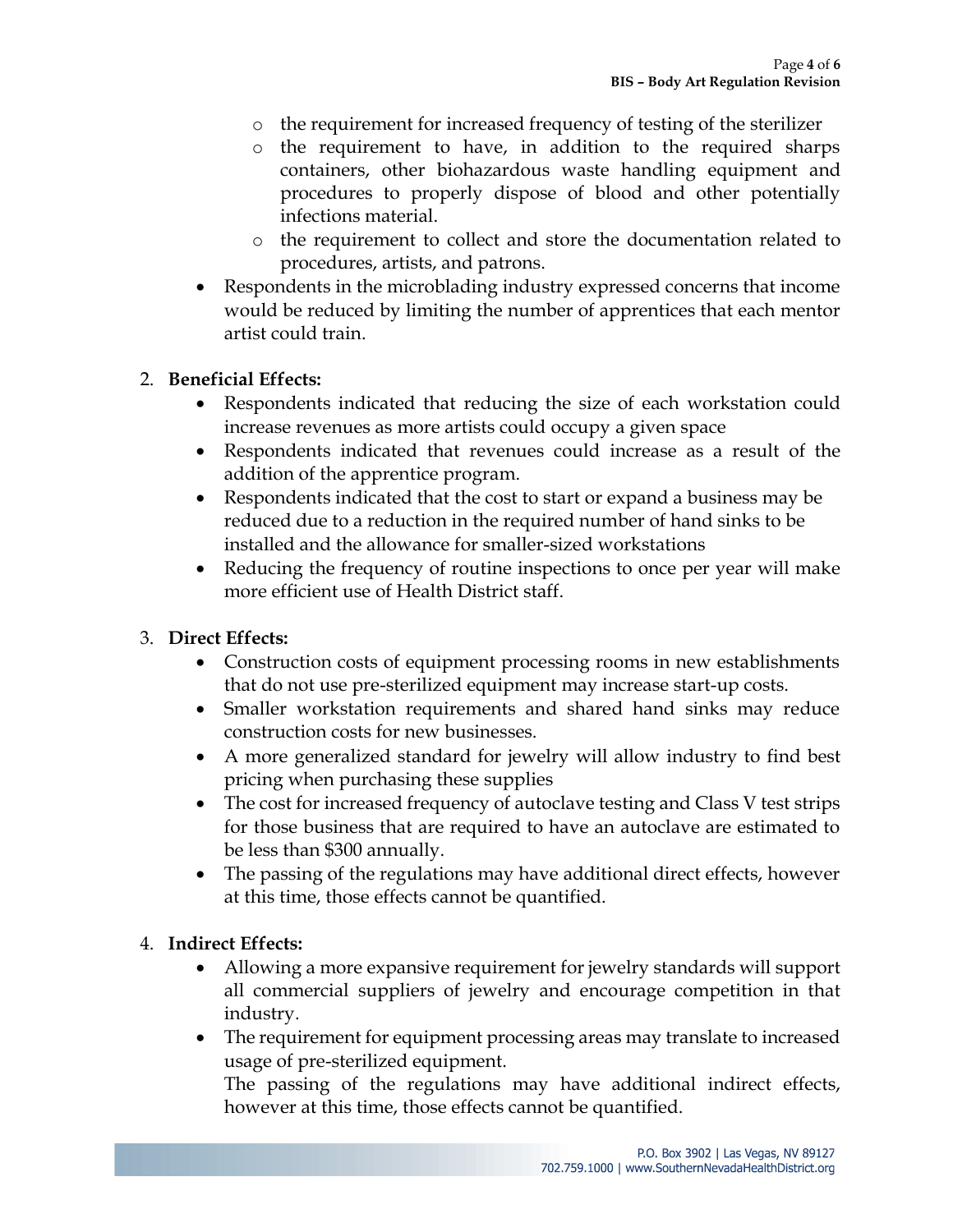### **DESCRIPTION OF THE METHODS CONSIDERED TO REDUCE THE IMPACT ON BUSINESSES AND A STATEMENT REGARDING WHETHER THE HEALTH DISTRICT USED ANY OF THE METHODS:**

To mitigate economic impact on industry, the Health District implemented the following methods:

At each workshop Health District staff notified the participants that existing businesses would not need to meet the new structural requirements of the proposed regulations.

After the workshops, the Health District made two modifications to the regulations:

(1) that jewelry used for initial piercings be purchased from a commercial supplier. The requirement for the materials standard and safety now falls upon the jewelry supplier. Any custom-made jewelry will need to be made from material that meets the specific standards identified within the regulations.

(2) the number of apprentices for microblade artists was increased to a maximum of fifteen at any one time. This was done to accommodate microblading schools.

The comment that additional biohazardous waste handling would adversely impact the business is not substantiated. These requirements are the same as the current OSHA requirements to prevent the spread of bloodborne pathogens in a workplace and only apply when there is a spill of biohazardous material. The addition of the requirements to the regulations would not increase the cost to a business as they should already be in compliance with this provision.

No additional costs would be associated with collection and storage of documentation related to procedures, artists, and patrons, as current regulations already require this.

### **ESTIMATED COST TO LOCAL GOVERNMENT FOR THE ENFORCEMENT OF THE PROPOSED REGULATIONS:**

The proposed regulations will not impact the costs to the Health District for the enforcement of these regulations.

### **ESTIMATED REVENUES EXPECTED TO BE GENERATED BY THE PROPOSED CHANGES AND THE WAY THE FUNDS ARE TO BE USED:**

No changes in Health District revenue are proposed by promulgating these regulations.

### **DO THE PROPOSED REGULATION CHANGES INCLUDE PROVISIONS THAT ARE DUPLICATIVE OR MORE STRINGENT THAN EXISTING LOCAL, STATE, OR FEDERAL STANDARDS?**